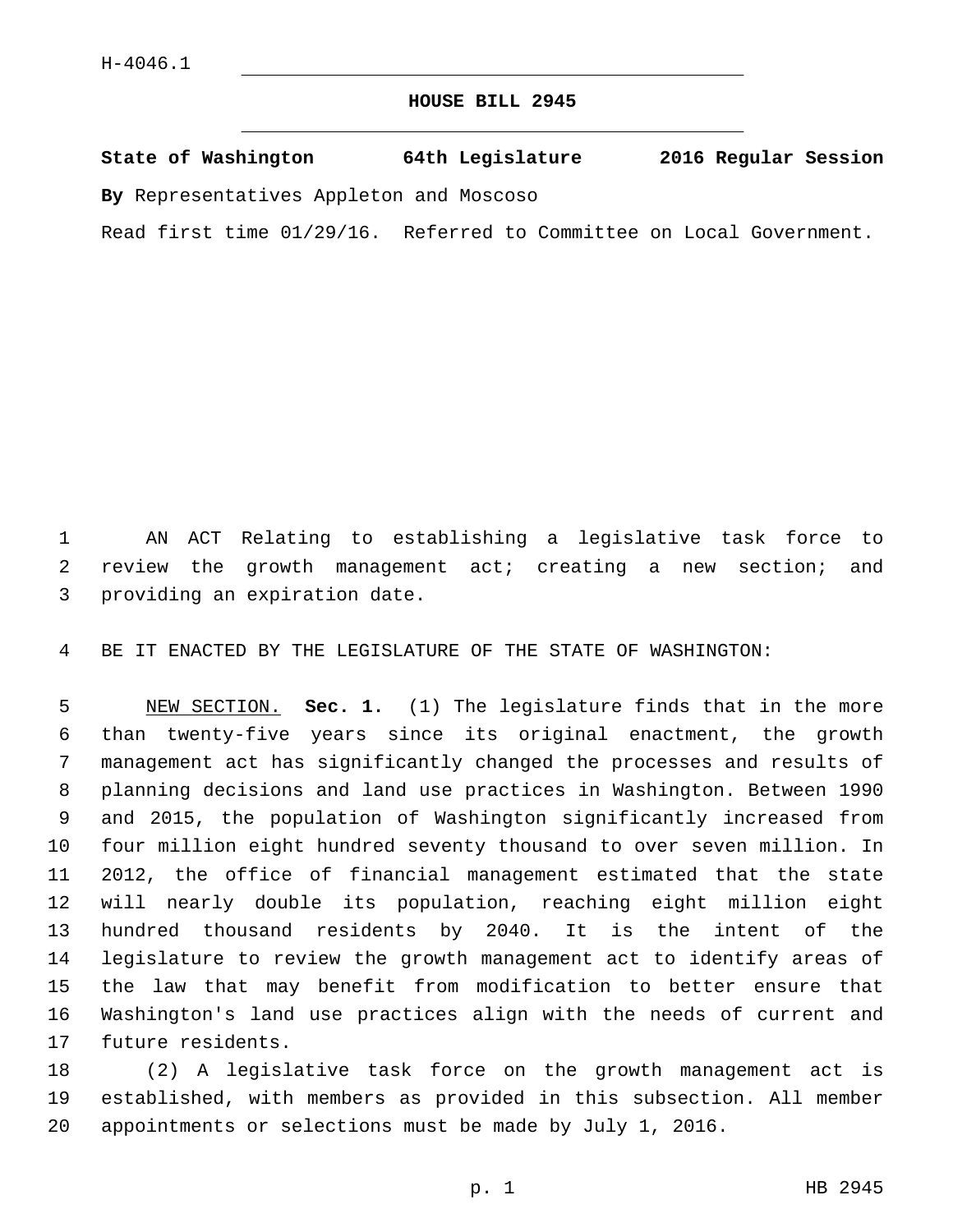(a) The majority and minority leaders of the senate shall appoint two members from each of the relevant caucuses of the senate.

 (b) The majority and minority leaders of the house of representatives shall appoint two members from each of the relevant 5 caucuses of the house of representatives.

(c) The governor shall appoint:6

(i) One member who represents environmental concerns;

8 (ii) One member who represents the building industry;

(iii) One member who represents property owners;

 (iv) One member who represents buyers and sellers of real 11 property;

 (v) Two members who represent rural economic interests, with one member residing east of the crest of the Cascade mountain range and 14 the other residing west of the crest of the Cascade mountain range; 15 and

 (vi) Two members who represent urban economic interests, with one member residing east of the crest of the Cascade mountain range and the other residing west of the crest of the Cascade mountain range.

 (d) An association representing Washington cities shall appoint two members who are elected members of the legislative bodies of cities or towns or mayors of cities or towns, with one member residing east of the crest of the Cascade mountain range and the other residing west of the crest of the Cascade mountain range.

 (e) An association representing Washington counties shall appoint two members who are elected members of a county legislative body or elected executives of a county, with one member residing east of the crest of the Cascade mountain range and the other residing west of 28 the crest of the Cascade mountain range.

 (3) The chair of the house of representatives local government committee shall be the chair of the task force. The chair shall convene at least three meetings of the task force.

 (4) The task force shall review the growth management act and provide recommendations, if any, for modifications of the act that will help ensure that Washington's land use practices align with the needs of current and future residents of the state. In conducting its review, the task force may consider issues including land management, school siting, short line railroads, economic development, and other 38 issues identified by the task force.